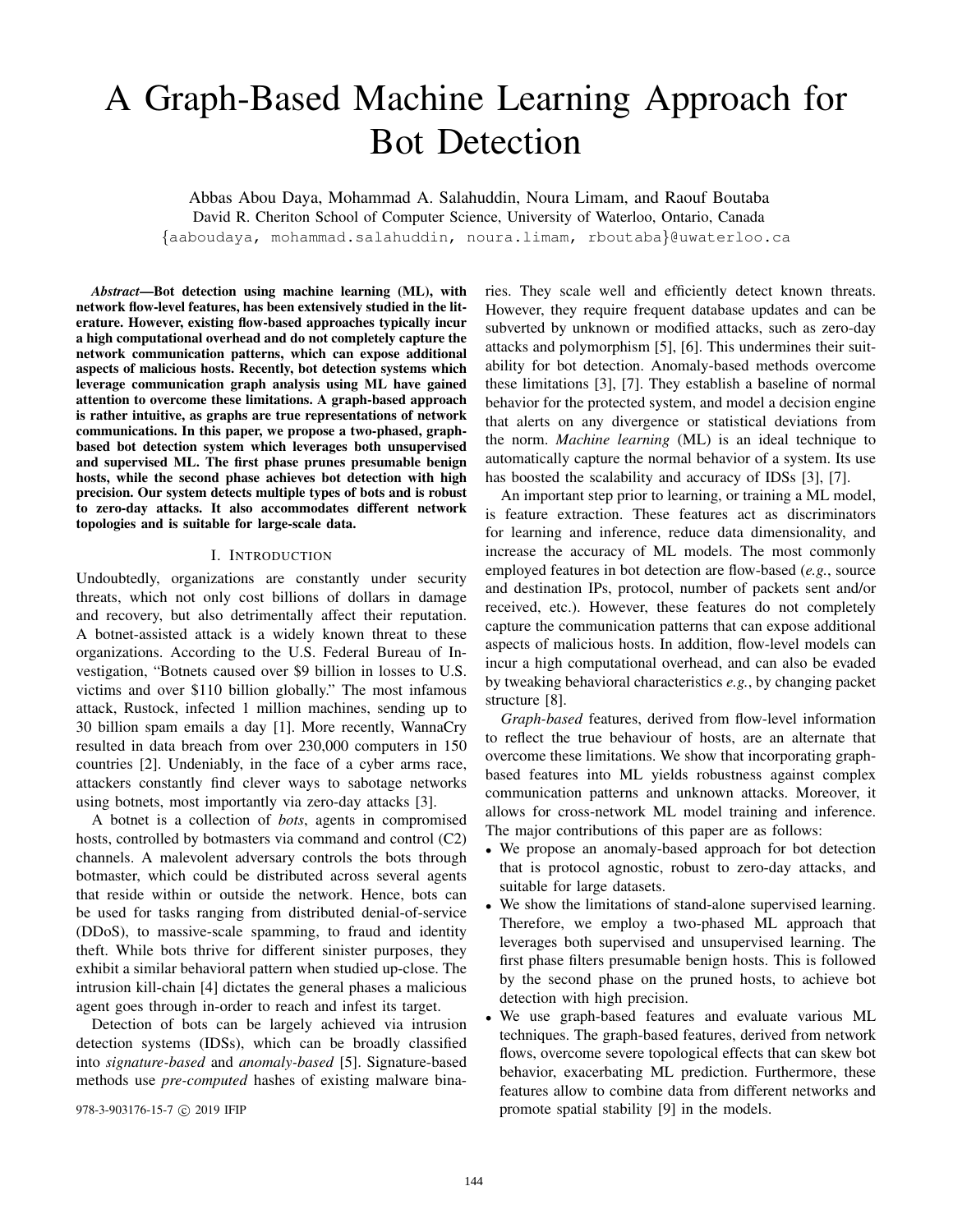The rest of the paper is organized as follows. In Section II, we present a background on bot detection and highlight limitations of the state-of-the-art. Our system design is delineated in Section III. We discuss the results of our experiments in Section IV. In Section V, we conclude with a summary of our contributions and instigate future research directions.

## II. RELATED WORKS

Bot(net) detection has been an active area of research and has generated a substantial body of work. Most existing bot detection techniques employ methods for detecting C2 channels based on the statistical features of packets and flows [10]–[22]. Solutions like [10], [11] are focused on specific communication protocols, such as IRC, providing narrow-scoped solutions. On the other hand, Botminer [15] is a protocol-independent solution, which assumes that bots within the same botnet are characterized by similar malicious activities and communication patterns. This assumption is an over simplification, since botnets often randomize topologies [5] and communication patterns as we observe in newer malware, such as Mirai [23]. Therefore, it is evident that a nonprotocol-specific, less evadable detection method is desired.

Furthermore, [18], [22] have exploited ML-driven anomaly detection with traffic-based statistical features, for detecting known and unknown attacks with low error rates. However, such techniques require that all flows are compared against each other to detect C2 traffic, which incurs a high computational overhead. In addition, they are unreliable, as they can be evaded with encryption and by tweaking flow characteristics [8]. Graph-based approaches, where graphs are extracted from network flows and host-to-host communication patterns, overcome these limitations [8], [24]–[32]. Other approaches [33], [34] rely on rule-based host classification and botnet detection methods, where pre-defined thresholds are used to discriminate between benign and suspicious hosts. They are static and prone to evasion.

On the other hand, outlier- and anomaly-based methods are generally more robust. BotGM [35] uses a statistical technique, the inter-quartile method, for outlier detection. Their results exhibit moderate accuracy with low FPs based on different windowing parameters. However, it generates multiple graphs from a selection of network flows. For every pair of unique IPs, a graph is constructed, such that every node in the graph represents a unique 2-tuple of source and destination ports, with edges signifying the time sequence of communication. This entails high overhead and will not scale for large datasets.

Chowdhury *et al.* [36] use ML for clustering the nodes in a graph, with a focus on dimensionality and topological characterization. Their assumption is that most benign hosts will be grouped in the same cluster due to similar connection patterns, hence can be eliminated from further analysis. Such a crucial reduction in nodes effectively minimize detection overhead. However, their graph-based features are plagued by severe topological effects (*cf.*, Section IV). They use statistical means and user-centric expert opinion to tag the remaining clusters as malicious or benign. Nevertheless, leveraging expert opinion can be cumbersome, error prone and infeasible for large datasets.

Graph-based approaches using ML for bot detection are intuitive and show promising results. In this paper, we propose an anomaly-, graph-based bot detection system, which is protocol agnostic *i.e.*, it detects bots regardless of the protocol. We employ graph-based features in a two-phased ML approach, which is robust to zero-day attacks, spatially stable, and suitable for large datasets.

#### III. SYSTEM DESIGN

Our bot detection system consists of 3 major components, as depicted in Fig. 1. These components pertain to data preparation and feature extraction, model training, and inference.



Fig. 1. Components of the bot detection system

#### *A. Dataset bootstrap*

#### *1) Flow ingestion*

The input to the system are bidirectional network flows. These flows are transformed into a set  $T$  that contains 4tuple flows  $t_i = \{sip_i, \text{ srcpkts}_i, \text{ } dip_i, \text{ } \text{dstpkts}_i\}.$  Where  $\sinh$  is the source IP address that uniquely identifies a source host,  $sreptts<sub>i</sub>$  quantifies the number of data packets sent by  $\sinh$  to  $\sinh$ , the destination host IP address. The number of destination packets,  $dstpkts<sub>i</sub>$ , is the number of data packets sent by  $dip_i$  to  $sip_i$ .

Set A is a set of tuples that have exclusive source and destination hosts. That is, if multiple tuples have the same source and destination hosts, they are reduced to form an aggregated exclusive tuple  $a_x \in A$ , such that  $a_x =$  $\{sip_x, \; sreptts_x, \; dip_x, \; dstpkts_x\}.$  Therefore, if two tuples  $t_i, t_j \in T$  have the same source and destination hosts *i.e.*,  $\sin x = \sin y = \sin y$  and  $\sin x = \sin y = \sin y$ , then number of source and destination packets are aggregated in  $a_x$ , such that

$$
sreptts_x = \sum_{t_k \in T \ | \ sign_x = sip_k, dip_x = dip_k} sreptts_k \qquad (1)
$$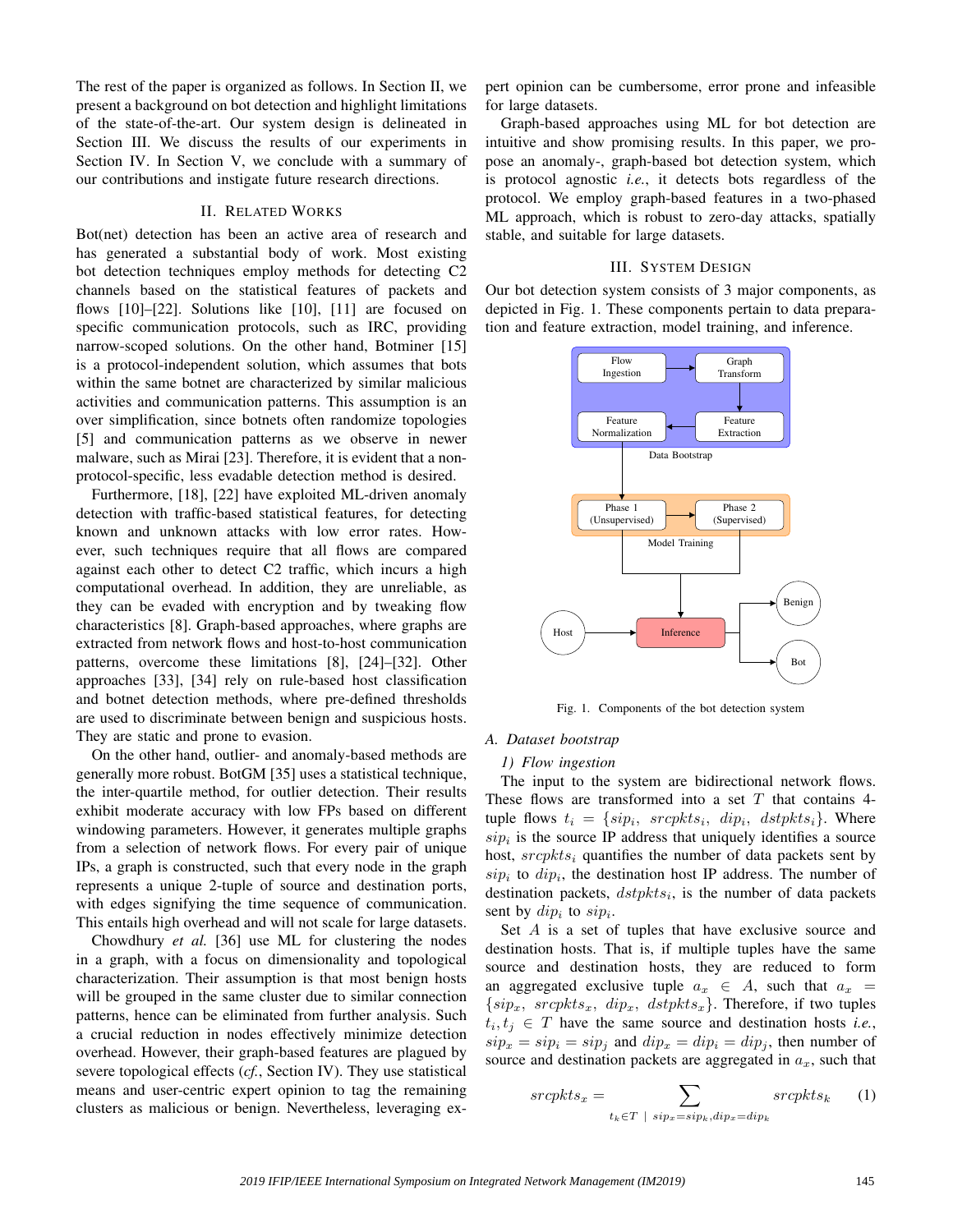$$
dstpkts_x = \sum_{t_k \in T \ | \ sign_x = sip_k, dip_x = dip_k} dstpkts_k. \tag{2}
$$

#### *2) Graph Transform*

The system creates a graph  $G(V, E)$ , where V is a set of nodes and E is a set of directed edges  $e_{i,j}$  from node  $v_i$  to node  $v_j$  with weight  $|e_{i,j}|$ . The set of nodes V is a union of hosts from set  $A$ , such that

$$
V = \bigcup_{\forall a_x \in A} \{ \sin x \cup dip_x \}. \tag{3}
$$

For every  $a_x \in A$ , there exist directed edges  $e_{i,j}$  and  $e_{j,i}$  from  $v_i$  to  $v_j$  and  $v_j$  to  $v_i$ , respectively, such that  $\sin x = v_i$  and  $dip_x = v_i$ . Therefore,

$$
E = \bigcup_{\forall a_x \in A} \{ (sip_x, \ dip_x) \cup (dip_x, \ sip_x) \}.
$$
 (4)

The weights  $|e_{i,j}|$  and  $|e_{j,i}|$  of edges  $e_{i,j}$  and  $e_{j,i}$  are  $sreptts_x$ and  $dstpkts_x$ , respectively. Moreover, if there exists a reverse tuple  $a_y \in A \mid dip_y = v_i, \quad sip_y = v_j, \quad \text{then} \quad |e_{i,j}| =$  $sreptts_x + dstpkts_y$  and  $|e_{j,i}| = dstpkts_x + sreptts_y$ .

## *3) Feature Extraction*

The system creates the required *graph-based* feature set for the ML model. Features are intrinsic to the success of the model that should genuinely represent and discriminate host behavior, especially bot behavior. We study the following set of commonly used graph-based features.

• *In-Degree (ID)* and *Out-Degree (OD)*—The in-degree,  $f_{i,0}$ , and out-degree,  $f_{i,1}$ , of a node  $v_i \in V$  are the number of its ingress and egress edges, respectively.

$$
\mathcal{F}(e_{i,j}) = \begin{cases} 1, & \text{if } e_{i,j} \in E \\ 0, & \text{otherwise} \end{cases}
$$
 (5)

$$
f_{i,0} = \sum_{v_j \in V, v_i \neq v_j} \mathcal{F}(e_{j,i}) \qquad \forall v_i \in V \tag{6}
$$

$$
f_{i,1} = \sum_{v_j \in V, v_i \neq v_j} \mathcal{F}(e_{i,j}) \qquad \forall v_i \in V \tag{7}
$$

These features play an important role in the behavior of a host. Though, a higher ID for a host makes it a point of interest, often nodes with high ID offer commonly demanded service. Therefore, observing ID alone may not signify malicious activity. For example, a gateway is a central point of network communication, but it is not necessarily a malicious endpoint. Intuitively, bots attempting to infect the network will tend to have higher ID than benign hosts. Similarly, OD is also an intrinsic feature. Typically, in the reconnaissance stage of the intrusion kill-chain, bots attempt to mass-survey the network, which can be captured via OD.

• *In-Degree Weight (IDW)* and *Out-Degree Weight (ODW)*— These features augment the ID and OD of the nodes in the graph. The in-degree weight,  $f_{i,2}$ , and the out-degree weight,

 $f_{i,3}$ , of a node  $v_i \in V$  is the sum of all the weights of its incoming and outgoing edges, respectively.

$$
f_{i,2} = \sum_{v_j \in V, v_i \neq v_j, e_{j,i} \in E} |e_{j,i}| \quad \forall v_i \in V \tag{8}
$$

$$
f_{i,3} = \sum_{v_j \in V, v_i \neq v_j, e_{i,j} \in E} |e_{i,j}| \quad \forall v_i \in V \tag{9}
$$

For a fine-grained differentiation, it is important to expose features that will eventually bring bots closer to each other, and discriminate bots from hosts. IDW and ODW features add another layer of information, further alienating the malicious hosts from the benign. Similar to ID, mass-data leeching bots will tend to expose a high IDW in the action phase of the intrusion kill-chain. Similarly, the ODW is the aggregate data packets a node has sent, which can potentially expose bots that mass-send payloads to hosts in a network.

• *Betweenness Centrality (BC)*—The betweenness centrality of a node  $v_i \in V$ , inspired from social network analysis, is a measure of the number of shortest paths that pass through it, such that

$$
f_{i,4} = \sum_{v_j, v_k \in V, v_i \neq v_j \neq v_k} \frac{\sigma_{v_j v_k}(v_i)}{\sigma_{v_j v_k}} \qquad \forall v_i \in V. \tag{10}
$$

Where  $\sigma_{v_j v_k}$  is the total number of shortest paths between node pairs  $v_j$ ,  $v_k \in V$ , and  $\sigma_{v_j v_k}(v_i)$  is the number of shortest paths that pass through  $v_i$ . This feature has a high computational overhead with  $O(|V|, |E|+|V|^2, \log|V|)$ time complexity [37]. However, it can alienate bots early on as they attempt their first connections. This is when the bots exhibit low IDW and ODW. Thus, it would be more favorable for the shortest paths in the network to pass through the host. Likewise, when the IDW and ODW increase, the BC of a node decreases immensely, as it is less favored for being included in shortest paths.

• *Local Clustering Coefficient (LCC)*—Unlike BC, local clustering coefficient has a lower computational overhead, and it quantifies the neighborhood connectivity of a node  $v_i \in V$ , such that

$$
f_{i,5} = \frac{\sum_{v_j, v_k \in N_i, v_i \neq v_j \neq v_k} \mathcal{F}(e_{j,k})}{|N_i|(|N_i| - 1)} \qquad \forall v_i \in V \tag{11}
$$

Where  $N_i$  is neighborhood set for  $v_i$ ,  $\forall v_j \in N_i \mid e_{i,j} \in$  $E \vee e_{j,i} \in E$ . LCC feature can play an important role in discriminating malicious host's behavior. Successfully infected hosts tend to exhibit a higher LCC, as bots often deploy collaborative P2P techniques, making its adjacent host pairs strongly connected.

• *Alpha Centrality (AC)—Alpha centrality, also inspired from* social network analysis, is a feature that generalizes the centrality of a node  $v_i \in V$ . AC extends the Eigenvector centrality (EC), with the addition that nodes are also influenced by external sources. These external sources can be user-defined, according to their graphical analysis technique. In EC, each  $v_i$  is assigned an influence score  $x_i$ , that is iteratively exchanged with adjacent nodes. In essence, EC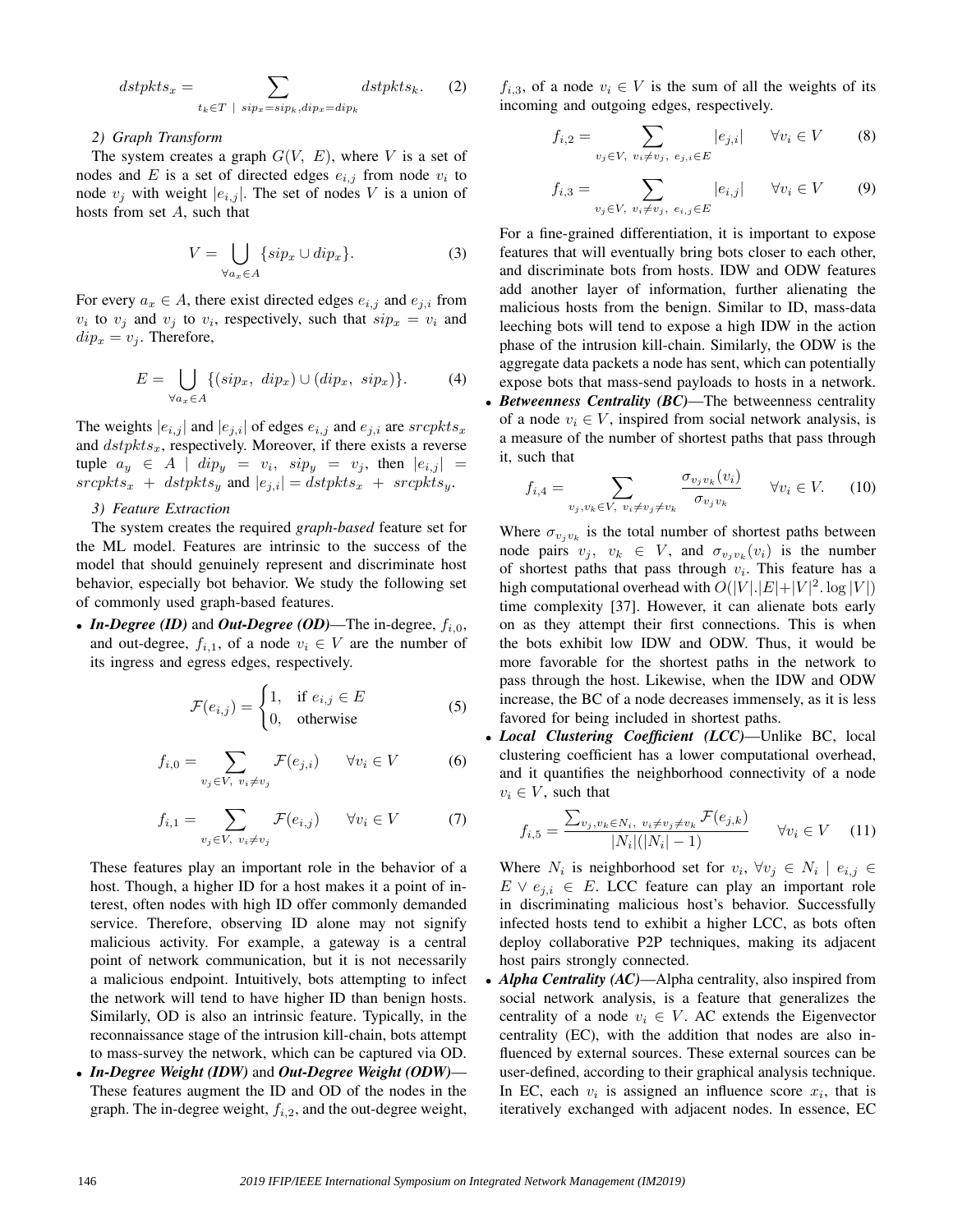is the relative weight of a node in the graph, such that connections to high-scoring nodes contribute more to the score of  $v_i$ . Hence, AC is given as

$$
f_{i,6} = \alpha A_i^T x_i + e_i \qquad \forall v_i \in V. \tag{12}
$$

Where  $A_i$  is the adjacency matrix,  $e_i$  is the external influence of node  $v_i$ , and  $\alpha$  is influence factor that controls focus between external sources to internal influence. AC is important for intermediate and terminal phases of the intrusion kill-chain. Early on, it may be negligible. However, as time progresses and bots perform more actions in the network, their AC will gradually increase, making it discriminative.

# *4) Feature Normalization (F-Norm)*

Topological alterations can severely affect the host's behavior and pattern of communication in the graph. For example, in Fig. 2, q acts as a gateway for host  $h<sup>2</sup>$  to communicate with the rest of the network (*i.e.*, hosts  $h3$ ,  $h4$  and  $h5$ ). In this configuration,  $h_2$  carries an ID of 2. In contrast, Fig. 3 shows the topology without a gateway, where  $h_2$  communicates with other hosts in the network individually. This boosts the ID of host  $h_2$  to 4. To alleviate this adverse effect of different network topologies, we normalize the above *base* features to incorporate neighborhood relativity.



Fig. 2. Example topology of benign hosts with a gateway



Fig. 3. Example topology of benign hosts without a gateway

To control the overhead of computing these *normalized* features, the neighborhood set  $N_i$  for  $v_i \in V$  is restricted to a depth  $D$ . The mean of j features for  $v_i$  across its neighbors  $v_k \in N_i$  are computed. Each feature for  $v_i$  is then normalized by incorporating neighborhood relativity. Thus, features relative to their neighborhood mean is given as

$$
\mu_{i,m} = \frac{\sum_{v_k \in N_i} f_{k,m}}{|N_i|} \qquad \forall v_i \in V, \ 0 \le m \le j \tag{13}
$$

$$
f_{i,m} = \frac{f_{i,m}}{\mu_{i,m}} \qquad \forall v_i \in V, \ 0 \le m \le j. \tag{14}
$$

After normalizing the features (with  $D = 2$ ) for  $h_2$  and  $h_4$ with gateway, their IDs change from 2 to 0.8 and 3 to 1.1, respectively. Without the gateway, their IDs change from 4 to 1.6 and 3 to 1.1, respectively. As aforementioned, normalization attempts to make hosts of the same nature look similar, making the topological alterations less severe. Similarly, in situations where network data is recorded over varying time intervals, IDW and ODW tend to increase substantially with larger time intervals. By normalizing features, the effect of time also diminishes.

# *B. Model Training*

The model is trained to accept graph-based features as input and learn to distinguish between malicious and benign hosts. Two learning phases are involved as explained below.

*1) Phase 1*

The first ML phase performs unsupervised learning (UL) to cluster the hosts. Generally, benign hosts exhibit *similar* behavior that can be gauged by the graph-based features. These hosts exhibit resembling patterns in data, such as sending (OD/ODW) and receiving (ID/IDW) similar number of packets [36]. Since BC, LCC and AC are directly affected by these traits, their influence can be similar for all benign hosts. This may maximize the size of the benign cluster.

This phase not only acts as a first filter for new hosts, but also significantly reduces the training data for the second phase. If a host is clustered into the benign cluster, then it is strictly benign. However, it is important to note that a malicious host can also be incorrectly clustered into a benign cluster, adversely affecting system performance. Although the objective is to maximize the size of the benign cluster, it is essential to *jointly* minimize the number of bots that are co-located in this cluster. Various UL techniques can be deployed in this phase, including *k*-Means, Density-Based Spatial Clustering (DBScan) and Self-Organizing Map (SOM). However, the classifier with the best assignment must be selected, according to the objective outlined in this phase.



Fig. 4. Flowchart of node classification with  $i$  nodes and  $j$  features *2) Phase 2*

Phase 1 separates the dataset between hosts that are inside and outside the benign cluster. All the hosts, ideally a small number, that reside outside the benign cluster are an input to Phase 2 for further classification. Optimally, all bots should be outside the benign cluster, regardless of whether or not they are co-located in the same cluster. Depending on the number of hosts outside the benign cluster, supervised learning (SL) classifiers in this phase will exhibit varying results.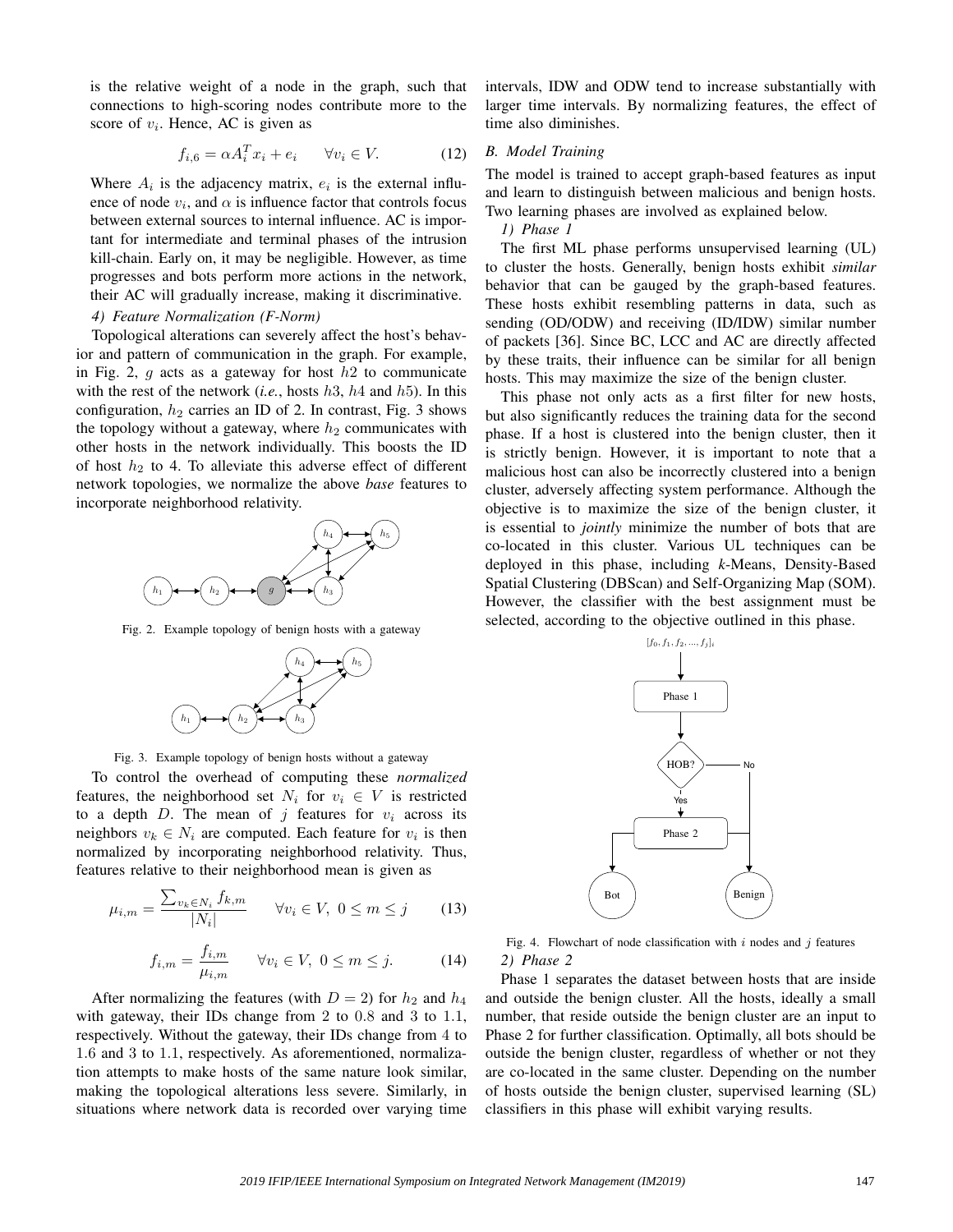The primary objective in this phase is to maximize recall *i.e.*, how many bots do not go unnoticed. It is proportional to the number of true positives (TPs) and inversely proportional to FNs. Various SL classifiers can be deployed to achieve this objective, such as logistic regression (LR), support vector machine (SVM), feed-forward neural network (FNN) and decision tree (DT). The objective from Phase 1 *i.e.*, minimize hosts outside the benign cluster (HOB), while maximizing bots outside the benign cluster (BOB), results in a minimal training dataset for Phase 2. Also, the resultant training dataset from Phase 1 is expected to be unbalanced, with a bias towards benign hosts. This may prove problematic for LR, SVM and FNN in achieving high recall rates.

# *C. Inference*

Once the models are trained, the system is deployed to perform bot detection. Ideally, the system must allow for two modes of execution: (i) model (re)training, to adjust to the dynamics of the network, and (ii) inference, *i.e.*, to predict whether or not a given host is a bot. The inference unfolds in two steps—presumable benign hosts get filtered out in Phase 1 as they get assigned to the benign cluster, and suspicious hosts, assigned to a different cluster, are further classified in Phase 2. Fig. 4 captures the inner workings of node classification. To preserve consistency, the deployed system must synchronize and execute requests in order of observation.

## IV. EXPERIMENTS

We evaluate the proposed bot detection system on a Hadoop cluster. In this section, we detail the experimental setup and the results of our evaluation.

# *A. Environment Setup*

## *1) Hardware*

We experiment on a Hadoop cluster that consists of a management node (2x Intel Xeon Silver 4114; 192 GB RAM), a compute node (2x Intel Xeon Gold 5120; 384 GB RAM) and four data nodes (2x Intel Xeon Silver 4114; 192 GB RAM). A 25Gbit and 10Gbit physical networks are deployed, interconnecting the nodes. The former network is primarily used for data and applications, while the latter is for administration.

*2) Software*

The software implementation is primarily based on Java. To ease dependency management, the project incorporates Gradle [38]. JGraphT [39] graph library is used to construct the graph and extract graph-based features from network flows. Both Smile [40] and Encog [41] are used in tandem for ML. In order to support rapid prototyping, a custom in-house DataFrame (DF) library has been developed. DF conforms to the incremental streaming paradigms, data streams with well-defined source, pipelines and sinks. Furthermore, the underlying data structures are immutable and all the basic stream-based transformations are available.

# *B. Dataset*

Our evaluation is based on the CTU-13 [42] dataset. CTU-13 comprises of 13 different subset datasets (DS) that include captures from 7 distinct malware, performing port scanning, DDoS, click fraud, spamming, *etc*. Every subset carries a

| <b>TABLE I</b>        |          |           |              |        |  |  |  |  |
|-----------------------|----------|-----------|--------------|--------|--|--|--|--|
| <b>CTU-13 DATASET</b> |          |           |              |        |  |  |  |  |
| <b>DS</b>             | Duration | $#$ Flows | <b>Bot</b>   | # Bots |  |  |  |  |
| 1                     | 6.15     | 2824637   | Neris        | 1      |  |  |  |  |
| $\overline{c}$        | 4.21     | 1808123   | Neris        | 1      |  |  |  |  |
|                       | 66.85    | 4710639   | <b>R</b> bot | 1      |  |  |  |  |
| $\overline{4}$        | 4.21     | 1121077   | <b>R</b> bot | 1      |  |  |  |  |
| 5                     | 11.63    | 129833    | Virut        | 1      |  |  |  |  |
| 6                     | 2.18     | 558920    | Menti        | 1      |  |  |  |  |
| 7                     | 0.38     | 114078    | Sogou        | 1      |  |  |  |  |
| 8                     | 19.5     | 2954231   | Murlo        | 1      |  |  |  |  |
| 9                     | 5.18     | 2753885   | <b>Neris</b> | 10     |  |  |  |  |
| 10                    | 4.75     | 1309792   | <b>R</b> bot | 10     |  |  |  |  |
| 11                    | 0.26     | 107252    | Rbot         | 3      |  |  |  |  |
| 12                    | 1.21     | 325472    | NSIS.ay      | 3      |  |  |  |  |
| 13                    | 16.36    | 1925150   | Virut        |        |  |  |  |  |

unique network topology with a certain number of bots that leverage different protocols. Table I summarizes the dataset duration, number of flows and bots, and the type of bot in every subset. CTU-13 labels indicate whether a flow is from/to botnet, background or benign. Therefore, known infected hosts are labeled as bots and remaining hosts as benign. We leverage 12 datasets as base training data, while a single dataset, #9, is left out for testing purpose. This test dataset contains NetFlow data collected from a Neris botnet, 10 unique hosts labeled as bots, performing multiple actions. We use this dataset configuration for training and testing, unless stated otherwise.

# *C. Results and Discussion*

*1) Graph Transform, Feature Extraction & Normalization* For every subset in the CTU-13 dataset, the system first ingests all the network flows, creates the graph, extracts base features and normalizes them. For each dataset, Table II highlights the graph creation time *i.e.*, graph transform (GT), number of graph nodes  $(|V|)$ , total runtime to extract only base BC feature and all base features (FE), and total runtime to normalize features (F-Norm).

| TABLE II                                     |
|----------------------------------------------|
| Graph Transform. Base Feature Extraction and |
| <b>NORMALIZATION COMPUTATION</b>             |

|                 | INORMALIZATION COMPUTATION |        |         |                |           |  |  |  |
|-----------------|----------------------------|--------|---------|----------------|-----------|--|--|--|
| DS              | GT                         | Nodes  | BC      | F <sub>E</sub> | F-Norm    |  |  |  |
|                 | (seconds)                  |        | (hours) | (hours)        | (seconds) |  |  |  |
|                 |                            |        |         |                |           |  |  |  |
| 1               | 9                          | 606829 | 24.12   | 24.121         | 11.3      |  |  |  |
| 2               | 6                          | 441845 | 10.387  | 10.624         | 7.9       |  |  |  |
| 3               | 21                         | 434489 | 9.463   | 9.713          | 13.755    |  |  |  |
| $\overline{4}$  | 5                          | 185742 | 1.37    | 1.431          | 6.307     |  |  |  |
| 5               | 1                          | 41548  | 0.057   | 0.06           | 0.556     |  |  |  |
| 6               | 3                          | 107056 | 0.28    | 0.295          | 2.112     |  |  |  |
| 7               |                            | 38081  | 0.021   | 0.022          | 0.488     |  |  |  |
| $\overline{8}$  | 13                         | 383339 | 9.67    | 9.954          | 9.617     |  |  |  |
| 9               | 10                         | 366881 | 8.677   | 8.97           | 7.879     |  |  |  |
| 10              | 7                          | 197542 | 1.06    | 1.108          | 4.861     |  |  |  |
| $\overline{11}$ | 1                          | 41809  | 0.055   | 0.057          | 0.627     |  |  |  |
| 12              | $\overline{c}$             | 94164  | 0.287   | 0.302          | 1.412     |  |  |  |
| 13              | 9                          | 315343 | 3.667   | 3.852          | 6.824     |  |  |  |

It is evident that there is a non-linear relationship between BC and the number of nodes in the graph. Furthermore, the inconsistent variation between GT and the number of nodes is due to the differing time windows across datasets. Also, dataset #3 has a much higher number of flows than #2, which increases the runtime of graph creation. This is primarily due to the repeated modification of exclusive flow tuples in set A.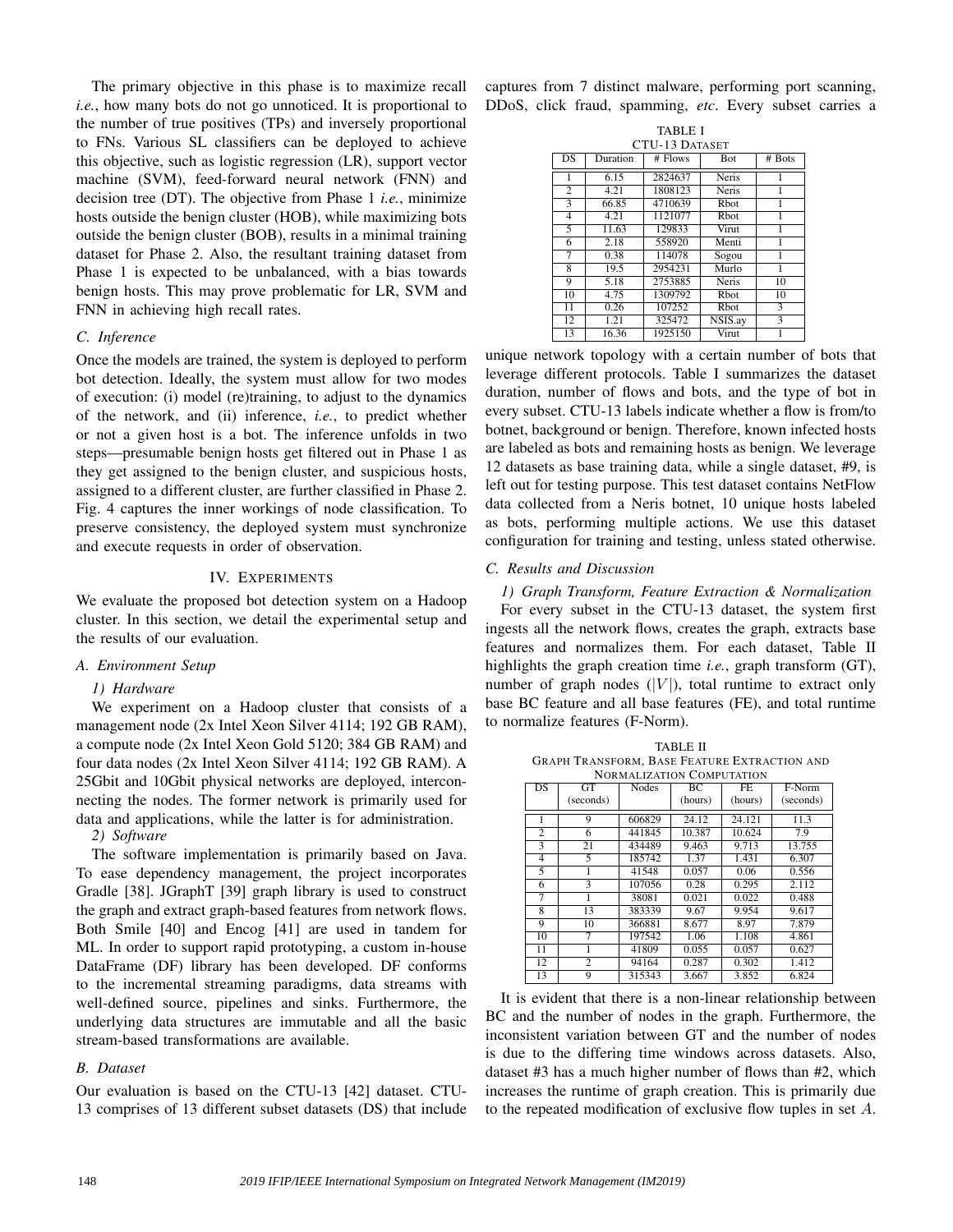The system then normalizes the base features, and Table II depicts its total runtime with  $D = 1$ . Evidently, normalizing features does not significantly increase the total runtime of the system. The largest runtime reported for the most complex dataset is 13.755 seconds.

#### *2) Stand-alone SL*

We start by highlighting the limitations of a stand-alone supervised learning approach. This consists of evaluating supervised ML classifiers, including DT, LR, SVM and FNN for bot detection. Each classifier employs graph-based normalized features and is trained on the entire training dataset. In our experiments, DT uses the Gini instance split rule algorithm, LR is used without regularization, and SVM uses the Gaussian kernel with a soft margin penalty of 1. Moreover, NN is configured to use cross entropy as an error function and 10 hidden layers of 1000 units each. Table III highlights the results, where LR and DT show meaningful classification. Both LR and DT classifiers result in a 100% recall, with 91% and 83% precision, respectively. With LR's superiority in precision, it *seems to be* the classifier of choice. The other classifiers were able to accurately classify all the benign hosts, but failed to identify any bots.

TABLE III SUPERVISED LEARNING WITH F-NORM

| Classifier | TР | FP | TN     | FN | Recall | Precision |
|------------|----|----|--------|----|--------|-----------|
| DТ         | 10 |    | 366869 |    | 100    |           |
| LR         | 10 |    | 366870 |    | 100    | 91        |
| <b>SVM</b> |    |    | 366871 | 10 |        |           |
| <b>FNN</b> |    |    | 366871 | 10 |        |           |

We then evaluate the training time and robustness of the stand-alone classifiers, as depicted in Tables IV and V. DT requires the least training time of 4.9 seconds, which is in high contrast to the 58.2 seconds for LR. That is, DT requires only 8.4% of LR's training time for the entire training dataset. It is also essential for a bot detection system to detect bots that the classifier has never seen before *i.e.*, unknown or zero-day attacks. Therefore, to evaluate robustness to zero-day attacks, we change the selection of the training and testing datasets. We choose dataset #6 for testing, which has a unique bot that is not present in any other dataset. The remaining datasets are aggregated to form the training set, with 34 bots and a total of  $\approx$ 3.1M hosts. Evidently, DT outperforms LR, which misclassifies a benign host, with a low precision of 50%.



Based on the above evaluations, LR outperforms DT in precision, while DT shows a superior training time and robustness to unknown attacks. However, precision, training time and robustness are all crucial for our bot detection system. Can we achieve the best of all three? To investigate this, we set out to evaluate a two-phased system that employs an initial clustering phase (UL), followed by a classification phase (SL). We delineate its evaluation in the following subsections.

#### *3) Phase 1 (UL)*

For this phase of the system, we evaluate three UL techniques, namely k-Means, DBScan and SOM. However, DB-Scan results are inconclusive, where bots co-located with benign hosts. In essence, DBScan does not produce a single, prevalent benign cluster. DBScan is evaluated with varying minimum number of neighborhood points (minPts) and distance ( $\epsilon$ ). Multiple  $\epsilon$  values are tested in the range of [10<sup>-5</sup>,  $10^{-4}$ , ...,  $10^{5}$ ]. Also, we infer  $\epsilon$  values that correspond to the boundary of the bots themselves. We vary minPts in [1, 2, ..., 25] depending on the number of bots in the aggregated training dataset. However, maximal separation of bots from benign hosts could not be achieved with the tested parameters.

On the other hand, both  $k$ -Means and SOM show appreciable results, where SOM is trained with a learning rate of 0.7. Tables VI and VII highlight the evaluation metrics, including number of clusters or neurons, number of hosts outside the benign cluster (HOB), percentage of hosts outside the benign cluster relative to the total number of hosts (HOB%), number of bots outside the benign cluster (BOB), and percentage of bots relative to the total number of bots (BOB%).

Recall, the dataset #9 is removed for testing, which includes 10 hosts labeled as bots and ≈366K hosts. Also, ≈3.2M hosts from the remaining datasets are used to train the classifiers. In comparison to the number of clusters for  $k$ -Means, SOM is able to alienate its first bot outside the benign cluster with a lower number of neurons (9 *vs.* 16). With 81 neurons, SOM has a recall rate of 92%, with k-Means achieving 42%. However, k-Means catches up with 121 clusters. Nevertheless, SOM outperforms k-Means by maximizing the number of bots isolated with a smaller number of neurons.

| <b>TABLE VI</b>                   |            |        |            |          |  |  |  |  |
|-----------------------------------|------------|--------|------------|----------|--|--|--|--|
| $k$ -Means Clustering with F-Norm |            |        |            |          |  |  |  |  |
| # of Clusters                     | <b>HOB</b> | HOB%   | <b>BOB</b> | BOB%     |  |  |  |  |
| 4                                 | 5          | 0.0002 | $\theta$   | $\Omega$ |  |  |  |  |
| 9                                 | 12         | 0.0004 | 0          | $\Omega$ |  |  |  |  |
| 16                                | 36         | 0.0012 | 1          | 4        |  |  |  |  |
| 25                                | 94         | 0.0033 | 6          | 24       |  |  |  |  |
| 36                                | 170        | 0.0059 | 6          | 24       |  |  |  |  |
| 49                                | 473        | 0.0164 | 8          | 32       |  |  |  |  |
| 64                                | 1071       | 0.0371 | 10         | 40       |  |  |  |  |
| 81                                | 1133       | 0.0392 | 10         | 40       |  |  |  |  |
| 100                               | 3028       | 0.1049 | 21         | 87.5     |  |  |  |  |
| 121                               | 26935      | 0.9327 | 24         | 96       |  |  |  |  |
| 144                               | 27100      | 0.9384 | 24         | 96       |  |  |  |  |
| 169                               | 27302      | 0.9454 | 24         | 96       |  |  |  |  |
| 196                               | 27359      | 0.9474 | 24         | 96       |  |  |  |  |
| 225                               | 28752      | 0.9956 | 24         | 96       |  |  |  |  |

With a cluster size of 100, k-Means alienates 21 bots, while having an outside host sum of 3028 for the remaining nonbenign clusters. In contrast, SOM removes 23 bots from the benign cluster with an outside host sum of 3675. The very next k-Means cluster size *i.e.*, 121, boosts HOB from 3028 to 26935, while SOM remains at a close 3894. However, k-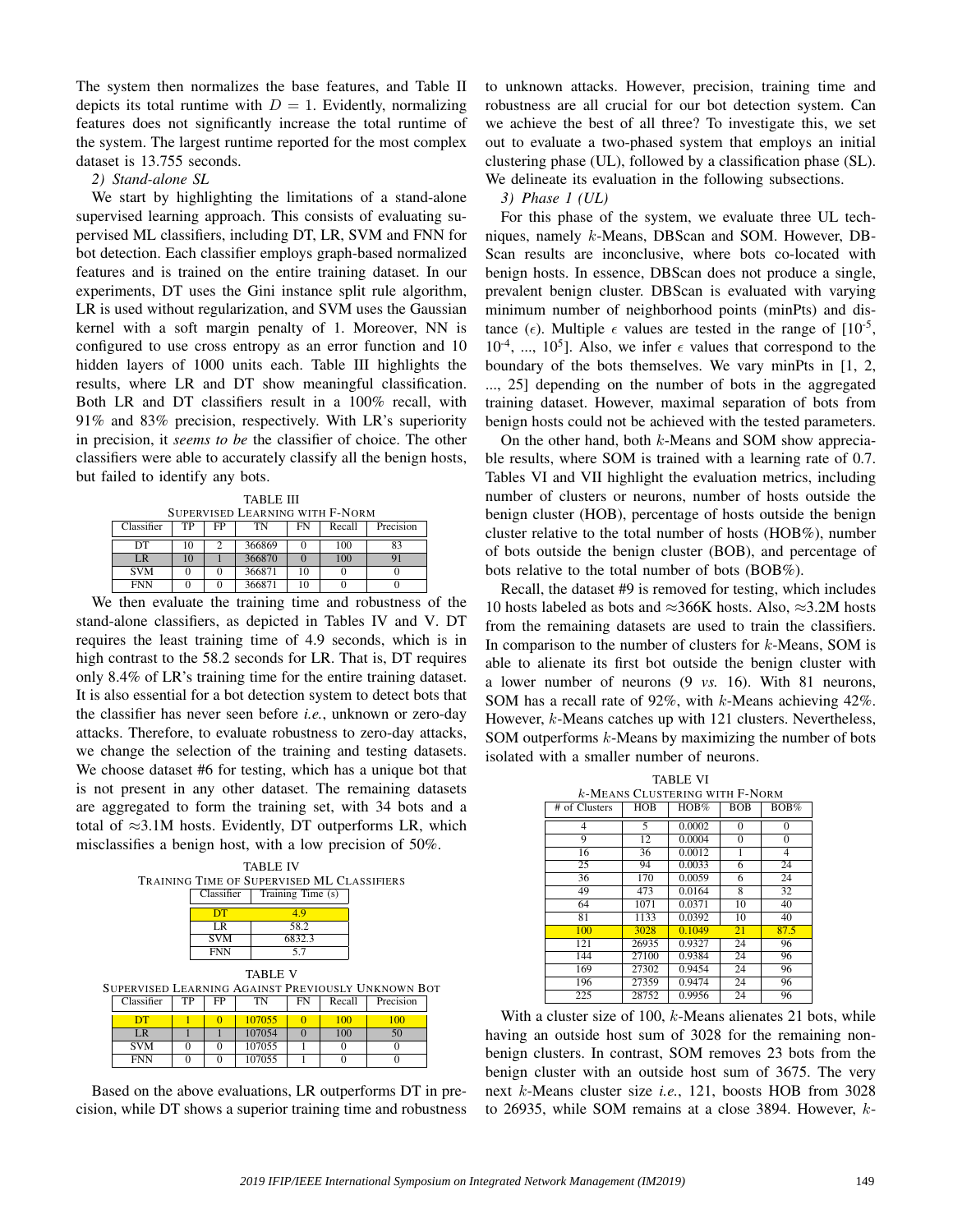

Fig. 5. Comparison of SOM and  $k$ -Means with respect to training time

Means isolates three extra bots, yielding 24 BOB for 26935 HOB. That is, three extra bots were detected for a  $\approx$ 23K increase in HOB. Recall, our objective in this phase is to jointly minimize HOB while maximizing BOB. Therefore, SOM with 100 neurons becomes the natural choice.

With respect to runtime,  $k$ -Means mostly outperforms SOM, as depicted in Fig. 5. With 100 clusters, k-Means took 16.8 seconds to train, in comparison to 47.1 seconds of SOM. We speculate that SOM's ever increasing training time is contributed to how it updates the surrounding neurons. As the number of neurons increases, the density of their neighborhood increases. Eventually, more neurons will tend to be within the threshold radius. Nevertheless, with recall being our top priority, we leverage SOM as the UL classifier in Phase 1.

*4) Phase 2 (SL)*

The training set for Phase 2 is determined by the number of hosts outside the benign cluster in Phase 1. These are the relevant hosts for this phase, as hosts that are assigned in the benign cluster never make it to Phase 2. With a 10×10 (*i.e.*, 100 neurons) SOM and normalized features in Phase 1, the size of the dataset is significantly reduced. Therefore, we have 3675 HOB, including 23 bots, for classification in Phase 2.

| <b>TABLE VIII</b>                                         |  |  |        |    |     |     |  |  |
|-----------------------------------------------------------|--|--|--------|----|-----|-----|--|--|
| SUPERVISED LEARNING WITH F-NORM                           |  |  |        |    |     |     |  |  |
| Precision<br>Classifier<br>TP<br>FP<br>Recall<br>FN<br>TN |  |  |        |    |     |     |  |  |
| DТ                                                        |  |  | 366870 |    | 100 | O Q |  |  |
| LR                                                        |  |  | 366871 | 10 |     |     |  |  |
| <b>SVM</b>                                                |  |  | 366871 | 10 |     |     |  |  |
| <b>FNN</b>                                                |  |  | 366871 | 10 |     |     |  |  |

For this phase of the system, we evaluate four SL tech-

niques, namely DT, LR, SVM and FNN. The DT classifier shows the best performance with the small dataset, as depicted in Table VIII. It successfully detects *all* bots in the test dataset, with only a single FP out of the 366871 benign hosts. In contrast, all other classifiers are lackluster and unable to recall even a single bot from the dataset. We believe this is because all classifiers, except DT, rely on gradient-descent for errorcorrection. This implies that every single node in the dataset will affect the end-hypothesis function. Thus, with a dataset that is unbalanced, the hypothesis will be biased towards the benign hosts, which is the case for LR, SVM and FNN.

Table IX highlights the training time for the supervised classifiers. For Phase 1, a  $10\times10$  SOM incurs a training time of 47.1 seconds, while DT has the lowest training time of 88 milliseconds in Phase 2. Thus, the aggregate training time for both phases is  $\approx$ 47.2 seconds. This is an 11 seconds improvement over the 58.2 seconds previously observed for a stand-alone LR classifier.

|                                                               | TABLE IX                      |  |
|---------------------------------------------------------------|-------------------------------|--|
| Training Time of Supervised Classifiers on the Pruned Dataset |                               |  |
|                                                               | Classifier Training Time (ms) |  |

| Training Time (ms) |
|--------------------|
| 88                 |
| 2454               |
| 864                |
| つつ                 |
|                    |

Using dataset #6 for testing, the robustness test harbors more hosts for training in Phase 2. Most importantly, there are more BOBs (*i.e.*, 32) and relatively the same HOBs, yielding a higher ratio of bots to hosts outside the benign cluster. The robustness results are portrayed in Table V. Though LR is able to recall the malicious bot while incurring only a single FP, DT exhibits perfect results on this specific test dataset. It is able to detect the previously unknown bot, as well as correctly classify all the benign hosts. Therefore, with SOM selected for Phase 1 and DT for Phase 2, the system ensures minimal training time and robustness to unknown attacks, with high recall and precision.

#### *5) Feature Normalization*

Recall that aggregating datasets from different networks can negatively impact the base features, thus compromising system performance. Essentially, the topological structure of different networks affect the extracted graphical features, greatly skewing bot pattern and behavior. Thus, the intuition behind feature normalization is to make hosts, including bots, from different datasets look alike.

Table X showcase the crucial depreciation of the SOM results without normalizing graph-based features. For example, with 81 neurons, SOM with and without F-Norm scores 92% and 60% on BOB, respectively. On average, the results without F-Norm have a higher HOB. This intrinsic observation signifies the lack of similarity between hosts of the same category. For example, benign hosts from different networks are not co-located due to the stark differences in their features. Conversely, with F-Norm, similarly labeled hosts are more frequently co-located, yielding better BOB and HOB. Hence, normalized graph-based features significantly improve the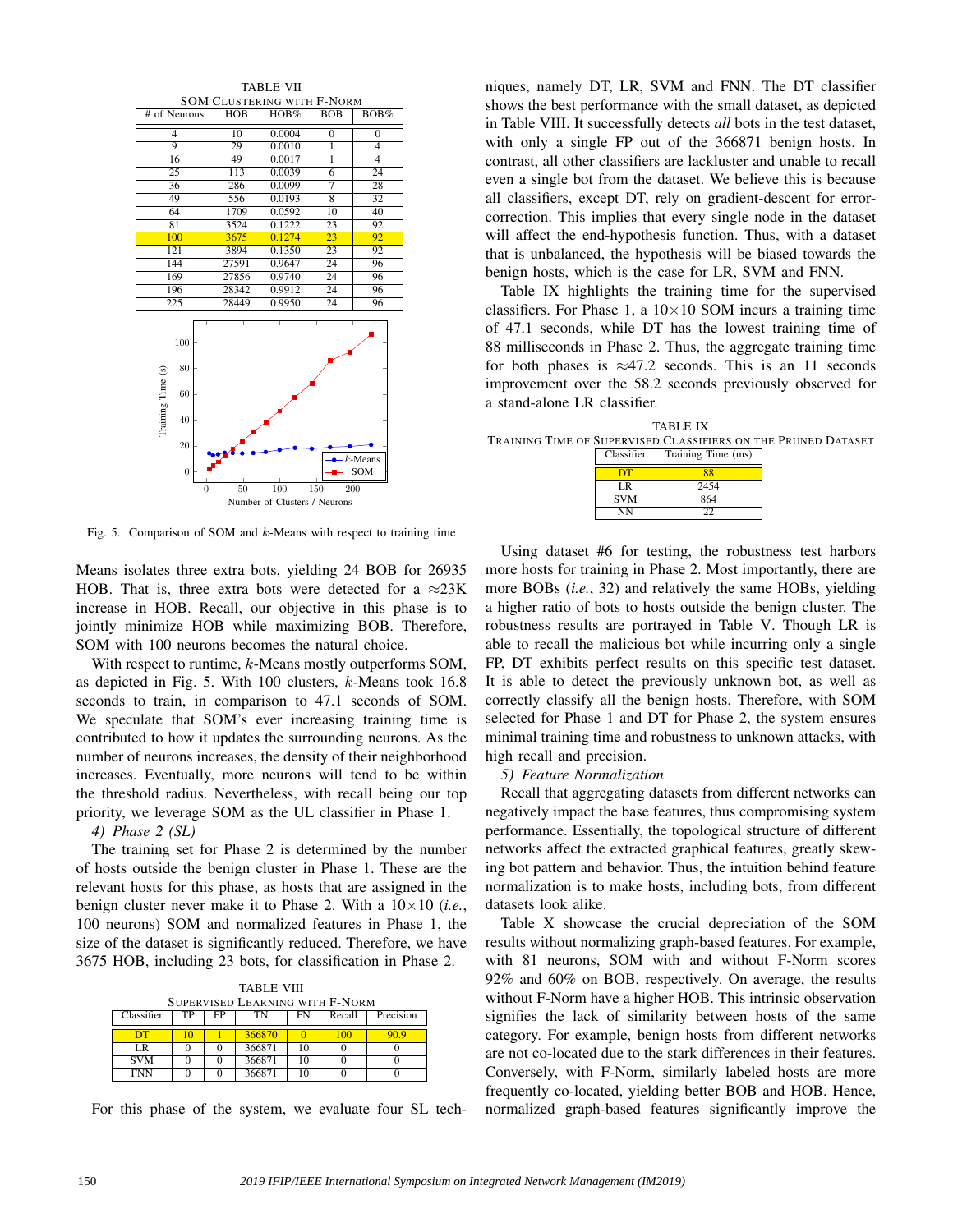

Fig. 6. Number of hosts outside the benign cluster (HOB) assigned by SOM with and without feature normalization

spatial stability of ML in the bot detection system.

TABLE X SOM CLUSTERING WITHOUT F-NORM<br>Neurons | HOB | HOB% | BOB | BOB% # of Neurons  $0.0003$  0 0 9 39 0.0014 0 0 16 689 0.0239 0 0 25 935 0.324 0 0<br>36 2280 0.0790 9 36 36 2280 0.0790 9 36<br>49 3792 0.1315 11 44 49 3792 0.1315 11 44<br>64 4207 0.1459 14 56  $0.1459$ 81 6721 0.2333 15 60 100 8465 0.2940 22 88 121 12923 0.4495 24 96<br>144 20780 0.7248 24 96

For 100 neurons, SOM with F-Norm results in 23 BOB and 3675 HOB. Without F-Norm, it results in 22 BOB and 8465 HOB, as shown in Figures 6 and 7. Thus, for the same number of neurons, feature normalization was able to maximize BOB, while minimizing HOB. Therefore, we choose 100 neurons with F-Norm as our primary configuration for SOM.

144 20780 0.7248 24 96

22607 0.7890 24 96<br>23714 0.8280 24 96 196 23714 0.8280 24 96 1.4803

# *6) Feature Engineering*

It is important to gauge the significance and impact of the graph-based features on the hybrid bot detection system. Albeit different feature combinations may impact results, are all features necessary? Table XI shows the Pearson's feature correlation matrix for the normalized graph-based features. At a glance, we can determine that the first five features are highly correlated, with a correlation close to or greater than 0.9. Therefore, feature combinations that exclude some of these features may not exacerbate classification accuracy. On the other hand, the last two features are highly uncorrelated, with LCC being the least correlated. Hence, we start with removing IDW and ODW, which slightly decreases the benign cluster size by  $\approx$ 24K hosts but adds 1 more BOB. However, the performance of the SL classifiers suffer when we eliminate IDW and ODW features. Precision drops to 52.6% for DT from 90.9% (*cf.*, Table VIII). Also, LR now misclassifies two benign hosts as bots.

A weakness of the chosen features is the runtime of BC. For the first dataset, it took over 24 hours to compute BC. This will impede any effort to expedite the learning process. Without



Fig. 7. Number of bots outside the benign cluster (BOB) assigned by SOM with and without feature normalization

| TABLE XI   |                                                  |            |      |            |      |      |      |  |
|------------|--------------------------------------------------|------------|------|------------|------|------|------|--|
|            | PEARSON'S FEATURE CORRELATION MATRIX WITH F-NORM |            |      |            |      |      |      |  |
|            | <b>ID</b>                                        | <b>IDW</b> | OD   | <b>ODW</b> | ВC   | LCC  | AC   |  |
| ID         |                                                  | 0.99       | 0.92 | 0.95       | 0.96 | 0.03 | 0.32 |  |
| <b>IDW</b> | 0.99                                             |            | 0.91 | 0.96       | 0.97 | 0.03 | 0.33 |  |
| OD         | 0.92                                             | 0.91       |      | 0.89       | 0.90 | 0.08 | 0.37 |  |
| <b>ODW</b> | 0.95                                             | 0.96       | 0.89 |            | 0.97 | 0.04 | 0.43 |  |
| BC.        | 0.96                                             | 0.97       | 0.90 | 0.97       |      | 0.01 | 0.46 |  |
| LCC        | 0.03                                             | 0.03       | 0.08 | 0.04       | 0.01 |      | 0.01 |  |
| АC         | 0.32                                             | 0.33       | 0.37 | 0.43       | 0.46 | 0.01 |      |  |

BC, SOM maintains similar performance. However, removing BC from the feature set adversely affects the precision of DT, dropping to 62.5%. SOM without BC performs identical to the use of the entire feature set. In contrast, DT's precision is affected by the removal of BC, but it is better than that of the removal of IDW and ODW. While the precision deteriorated, *only* 6 and 9 benign hosts were misclassified out of the ≈367K hosts with the removal of BC and IDW/ODW, respectively. This reinforces the correlation matrix *i.e.*, having these features the most correlated. Since recall and precision are sought after metrics in our system, it is important to include these features for training and testing classifiers.

# V. CONCLUSION

The struggle to detect malicious agents in a network has recently converged to ML. High FPs and FNs are detrimental to any intrusion detection system. Network-based approaches exhibit plausible detection rates. When paired with a proper modeling technique, such as graphs, high detection accuracy can be achieved with low FPs. In this paper, we propose a two-phased, graph-based bot detection system that leverages both supervised and unsupervised learning.

Using SOM, Phase 1 establishes a compromise between maximizing the benign cluster and alienating the malicious bots. Furthermore, the results of Phase 2 favor DT, showcasing high TPs and low FPs. Moreover, feature normalization significantly improves the spatial stability of the models. The system is robust against unknown attacks and cross-network ML model training and inference. It detects bots that rely on different protocols and is suitable for large-scale data.

#### ACKNOWLEDGMENTS

This work is supported in part by the Royal Bank of Canada, and the NSERC CRD Grant No. 530335.